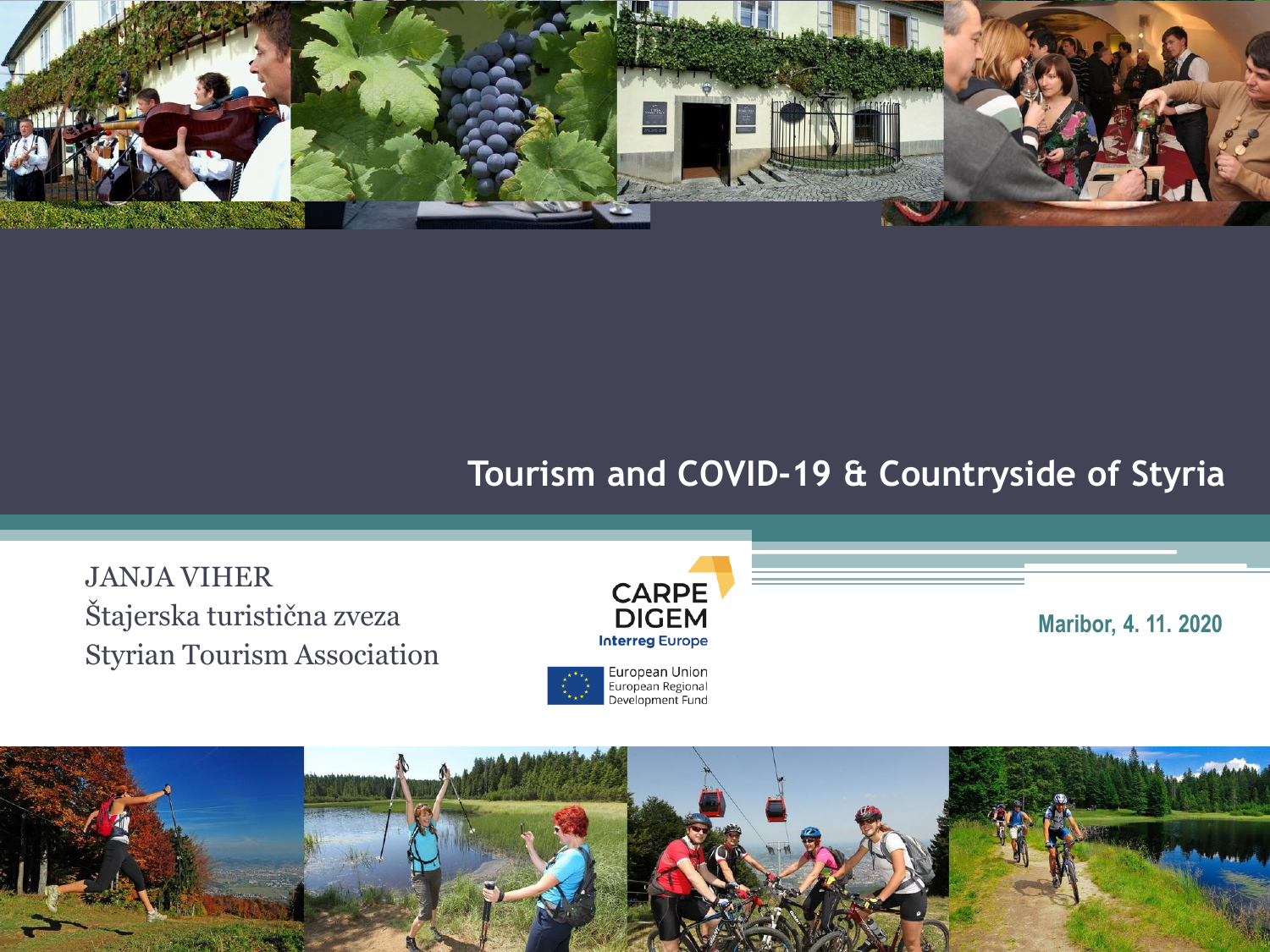## **Tourism and COVID-19 & Countryside of Styria**

What is the problem?

#### **Winemakers sales have dropped more than 60 % during Covid-19.**

The winemakers need to change the sales channels and focus on online sales!

| <b>Difficulties</b>                                 | <b>Obstacles</b>                           |
|-----------------------------------------------------|--------------------------------------------|
|                                                     |                                            |
| Insuffficient tehnical knowledge                    | Current techology level is<br>unsufficient |
| Insufficient knowledge to identify<br>opportunities | Lack of finance                            |
| Training on new digital<br>technology               | High training costs                        |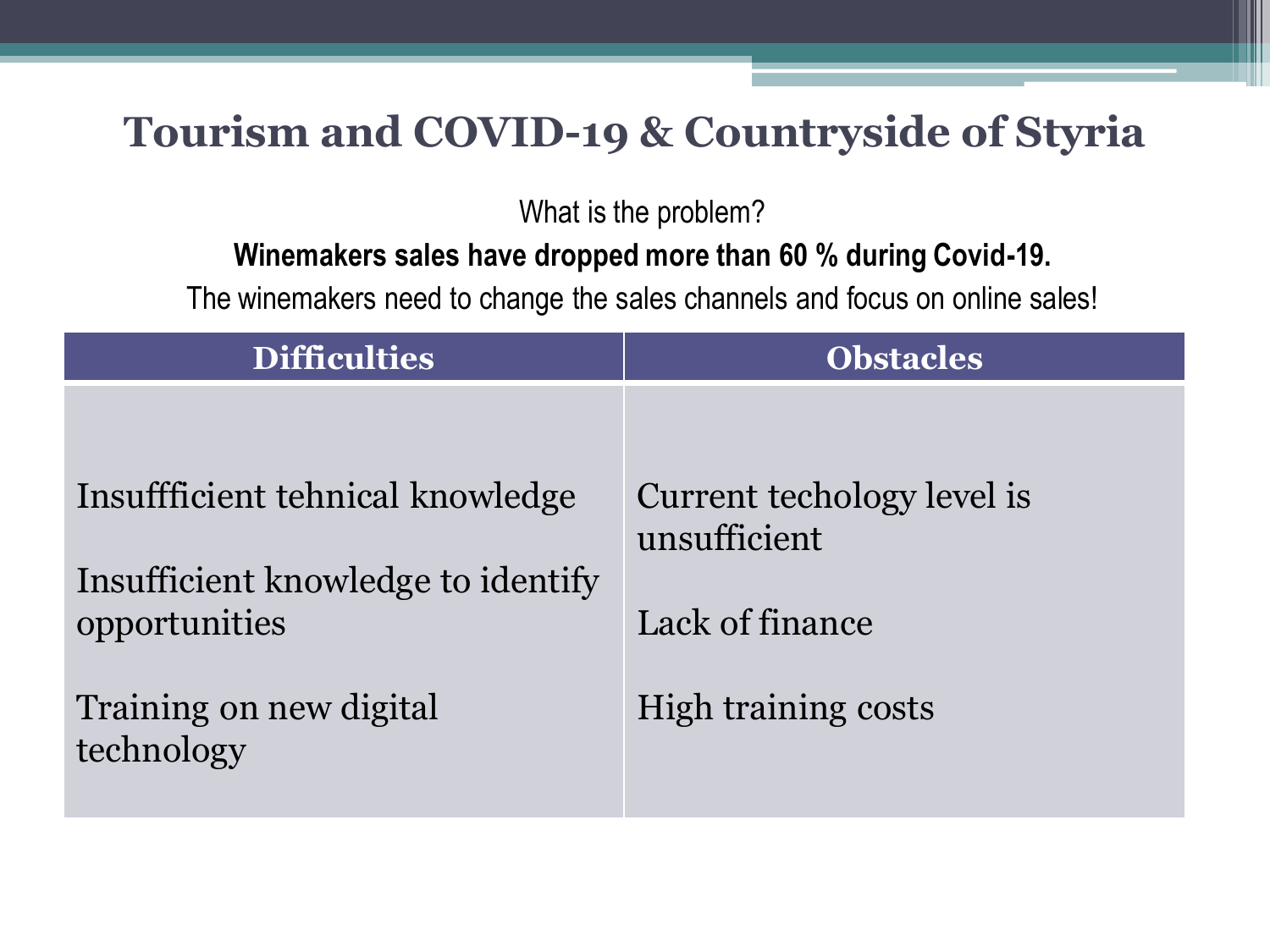# **Assistance of our non-profit organization during COVID-19**

- Tourism promotion and sales promotion for local producer via web and social networks:
- FB Go Visit Svečina,
- FB Svečina apple and fruit road,
- FB Metka creates,
- FB Strian Tourism Assocition,
- FB Slovenian Tourism Association,
- FB Visit Maribor (destination organisation).

Other solutions:

- We have created an innovative platfrom for local producers: INNO-RURAL.

- We are training our local producers and farmers how to use Zoom, Skype and other (webinars) platforms for meetings, etc.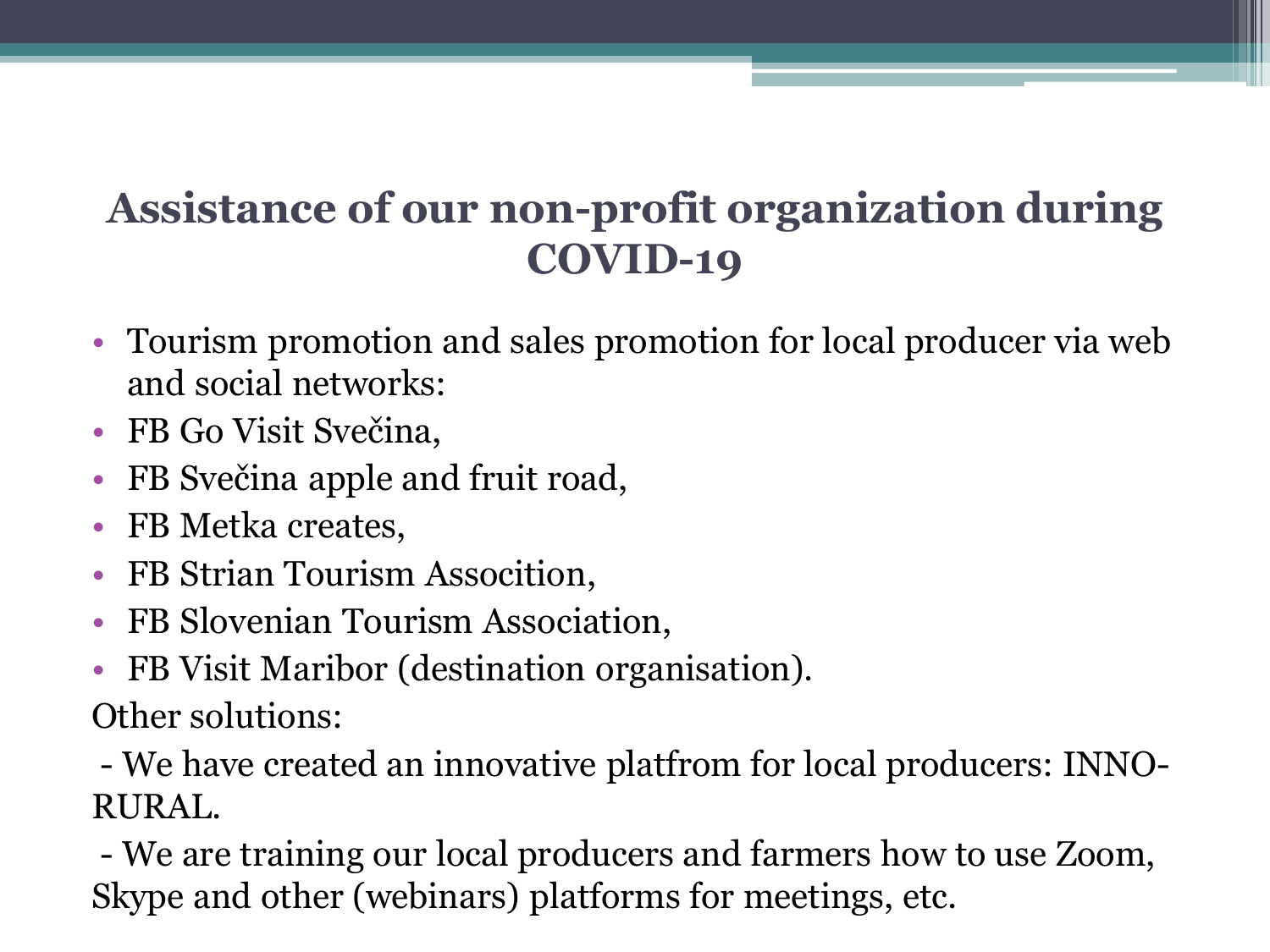**What we should do?**

### **1. Policy responses** with building network capacity **2. Tehnical assistance** with digital training, skill training **3. Financial assistance**

# **4. Development & Reaserch** for innovative solution and smart growth

**5. Promote** sustainable tourism

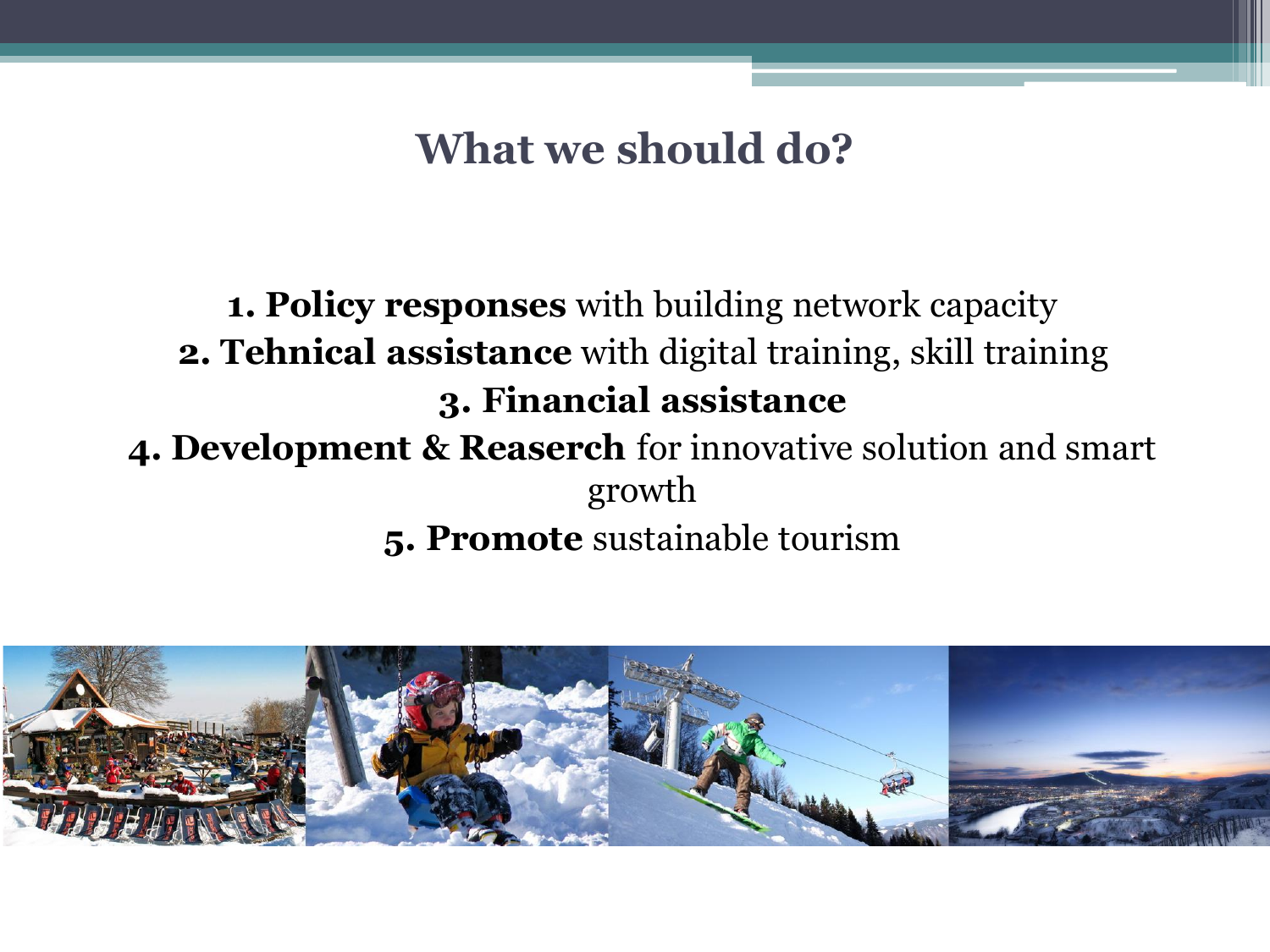### **Proposals for implementation**

Digitalization brings:

oportunities innovation challenges

# Tourism is a key component of European economy